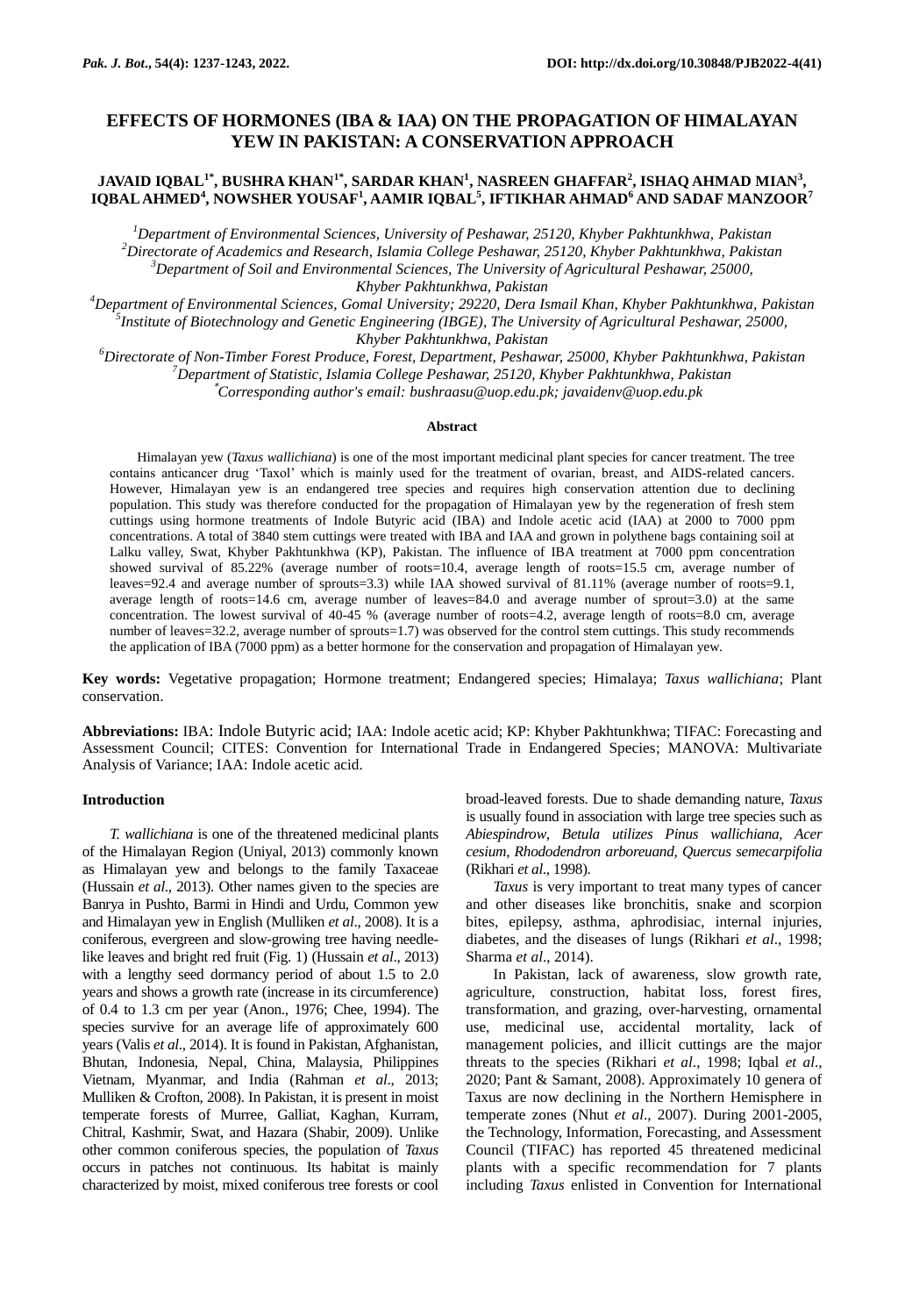Trade in Endangered Species (CITES) (Appendix II) in 1995 (Nimasow *et al*., 2016; Sharma & Thokchom, 2014; Yadav *et al*., 2013; Nimachow *et al*., 2010; Schippmann, 2001; Saqib *et al*., 2006; Lange, 2002). Recently the existence of Yew is receiving high conservation attention due to the high exploitation rate which has reduced its population by 87% (Haq, 2012; Joshi, 2009; Singh, 1992; Vishnu-Mittre, 1984). Poor regeneration process, slow growth rate, and lengthy seed dormancy of the species significantly contribute to hurdles in its conservation (Steinfield, 1992). Vegetative propagation could be one of

the practical options to enhance its natural regeneration. The Taxus species has high regeneration potential by adventitious rooting of fresh stem cuttings (Schneck, 1996). Unlike other Taxus species, *T. wallichiana* is difficult to root and requires a longer time (Fordham *et al*., 1977). The rooting of Taxus stem cuttings is well documented (Nandi *et al*., 1996; Khali, 2001). The present study was aimed to enhance the potential of conservation and propagation of *T. wallichiana* using the stem cuttings of mature trees with the application of various doses of IBA and IAA.



Fig. 1. Leaves and fruit (bright red berries) of Himalayan Yew (*Taxus wallichiana*) from Kalam, Swat (Iqbal *et al*., 2020).

### **Material and Methods**

**Study area:** This study was conducted in the Lalku valley of District Swat, KP, Pakistan from November 2016 to November 2017. Lalku valley lies at an altitude of 1963 meters above sea level, with a latitude of 35°.1375 and a longitude of 72°.38639. The valley has more Taxus density in the region. Total area of Lalku forest range is 8580 ha with a forest cover of 59.3%. In this region, annual temperature ranges from -2ºC to 34ºC, while average annual precipitation ranges from 1000 to1200 mm.

**Collection, preparation, and planting of cuttings:** The formal identification of the *T. wallichiana's* plant materials was undertaken by the Directorate of Non-Timber Forest Produce (NTFP), Forest Department, Peshawar; Department of Environmental Sciences, University of Peshawar. Proper permission was granted by the University of Peshawar, Ethical review board. Voucher specimens no. Bot. 20156 (PUP) were deposited in the herbarium of the Department of Botany, University of Peshawar.

Stem cuttings were collected from various mature patches of Himalayan yew. The cuttings were brought to the nursery, raised in Lalku Forest Research Station. The length of the final cuttings was kept 7 to 8 inches and 3 to 4 nodes were retained in each cutting. The needles at the basal portion (about 2 cm) of the stem cuttings were removed and sterilized using 2% benlate (fungicide) before planting. The cuttings were dipped in fungicidal solution for 5 minutes and dried for 20 to 25 minutes in an open environment. The dried cuttings were treated with 50% (Water: Ethanol) concentrated solution of the IBA and IAA (2000-7000 ppm) for 5 minutes and planted in the polythene bags containing soil. The soil was prepared by mixing forest soil, sand and, agriculture soil of the area in1:1:1 and sieved (2 mm) before filling into polythene bags.

**Experimental design:** The experiment was carried out in a randomized block design with a factorial treatment arrangement. The first trial treatment was carried out with 7 rows and each row contained 20 cuttings. A total of 140 stem cuttings were used in the first trial of IBA treatments  $(n = 140; x 20$  cuttings x 1 type of cuttings x 7 IBA treatments, 3 replications). Likewise, 140 stem cuttings were used in second trial of IAA treatments (Table 1). The trials were evaluated for the number of roots, length of roots, number of leaves, sprouts, and survival percentages of cuttings after 20 weeks in 2016-17of planting.

| Table 1. Experimental Design of Hormones applications. |             |                                |                       |                                    |                        |  |  |
|--------------------------------------------------------|-------------|--------------------------------|-----------------------|------------------------------------|------------------------|--|--|
| Trials                                                 | No. of rows | No. of cuttings in<br>each row | <b>Total cuttings</b> | Length of each cutting<br>(inches) | Nos of<br>replications |  |  |
| $1st$ IBA                                              |             | 20                             | 140                   | 7-8                                |                        |  |  |
| $2^{nd}$ IAA                                           |             | 20                             | 140                   | 7-8                                |                        |  |  |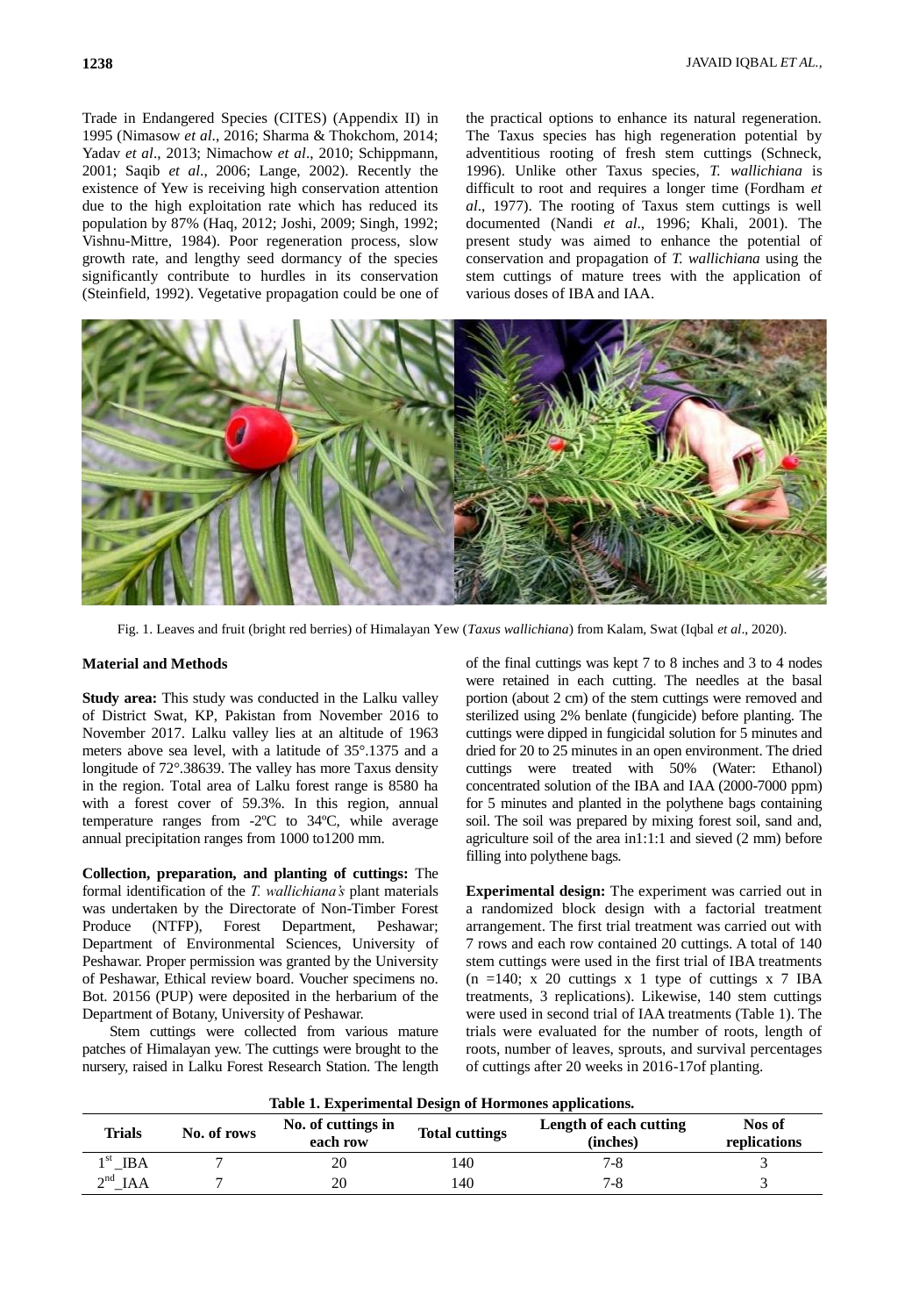## **Statistical analysis**

Statistical analysis was carried out using SPSS version 25.0. Mean values of all the parameters (number of roots, length of roots (cm), number of leaves, number of sprouts) were calculated to determine the highest growth of each trial for every applied concentration of hormones (2000 ppm- 7000 ppm).

Multivariate Analysis of Variance (MANOVA) was applied to compare the effect of treatments at different levels.

#### **Results**

Test for normality: Results of Kolmogorov-Smirnov and Shapiro-Wilk tests were not significant and the data fulfill normal assumption (Table 2).

The Q-Q plots were used to test the assumptions of normality for all the expected and observed values for the four parameters (number of roots, length of root, number of leaves, and number of sprouts).

**Multi-collinearity:** Table 3 shows that correlation is significant at the 0.01 level (2-tailed). Correlations were done between the growth parameters (number of roots, root length (cm), number of leaves, and number of sprouts).Strong to moderate correlation was found among No of roots-root lengths (0.736), No of roots-leaves (0.800) and No of roots-sprouts (0.519). A significant correlation was also found among root length-number of leaves (0.718), root length-number of sprouts (0.421). Similarly, a significant correlation was found between the

Since the p-value is  $< 0.05$  which means different treatments at the different levels are significant to each other. To check the performance of different concentration levels (2000 ppm – 7000 ppm) a post hoc test was applied. By having the same numbers of replications/ concentrations of hormones/number of plant cuttings, correlation analyses were done (Table 4).

Since two different hormones, IAA and IBA were used; therefore we interpret the differences by their mean values. The application of 7000 ppm hormone treatment showed highest marginal means for the number of roots (10.4, 9.1), roots length (11.82 cm, 10.27 cm), and the number of leaves (92.40, 88.30), sprout numbers (3.30, 3.0) and survival percentage (85.22%, 81.11%) throughout the trial. The next best dozes were 6000 ppm followed by 5000 ppm, 4000 ppm, 3000 ppm, and 2000 ppm. The lowest growth was observed in control cuttings (Figs. 2 to 6).

The results revealed that the stem cuttings respond differently to various concentration levels of hormones (2000 ppm-7000 ppm) and the mode of application. Comparisons of the various parameters (number of roots, length of roots cm, number of leaves, and number of sprouts) and marginal mean values are shown in (Table 4) which revealed that based on observed means the error term is Mean Square (Error) =  $0.667$  and (\*) the mean difference is significant at the 0.05 level  $(p<0.05)$ .

## **Table 2. Tests of normality.**

|                             | Kolmogorov-Smirnov <sup>a</sup> |     |       | <b>Shapiro-Wilk</b> |     |       |  |  |
|-----------------------------|---------------------------------|-----|-------|---------------------|-----|-------|--|--|
| <b>Parameters</b>           | <b>Statistic</b>                | df  | Sig.  | <b>Statistic</b>    | df  | Sig.  |  |  |
| IAA number of roots         | 0.089                           | 140 | 0.008 | 0.971               | 140 | 0.004 |  |  |
| IAA root length (cm)        | 0.109                           | 140 | 0.000 | 0.896               | 140 | 0.000 |  |  |
| <b>IAA</b> number of leaves | 0.150                           | 140 | 0.000 | 0.933               | 140 | 0.000 |  |  |
| IAA number of sprouts       | 0.209                           | 140 | 0.000 | 0.898               | 140 | 0.000 |  |  |

a. Lilliefors significance correction

| Table 3. Pearson correlations for the parameters i.e., number of roots, length of roots, number of leaves and |
|---------------------------------------------------------------------------------------------------------------|
| number of sprouts of T. <i>wallichiana</i> stems cuttings.                                                    |

|                      | <b>Parameters</b>          | Number of<br>roots | Root length<br>(cm) | Number of<br>leaves | Number of<br>sprouts |
|----------------------|----------------------------|--------------------|---------------------|---------------------|----------------------|
|                      | <b>Pearson Correlation</b> |                    | $.736***$           | $.800**$            | $.519***$            |
| Number of roots      | $Sig. (2-tailed)$          |                    | .000                | .000                | .000                 |
|                      | N                          | 140                | 140                 | 140                 | 140                  |
|                      | Pearson Correlation        | $.736^{**}$        |                     | $.718***$           | $.421$ **            |
| Root length (cm)     | $Sig. (2-tailed)$          | .000               |                     | .000                | .000                 |
|                      | N                          | 140                | 140                 | 140                 | 140                  |
|                      | Pearson Correlation        | $.800**$           | $.718***$           |                     | $.541$ **            |
| Number of leaves     | $Sig. (2-tailed)$          | .000               | .000                |                     | .000                 |
|                      | N                          | 140                | 140                 | 140                 | 140                  |
|                      | Pearson Correlation        | $.519***$          | $.421$ **           | $.541**$            |                      |
| Number of<br>sprouts | $Sig. (2-tailed)$          | .000               | .000                | .000                |                      |
|                      | N                          | 140                | 140                 | 140                 | 140                  |

\*\*. Correlation is significant at the 0.01 level (2-tailed)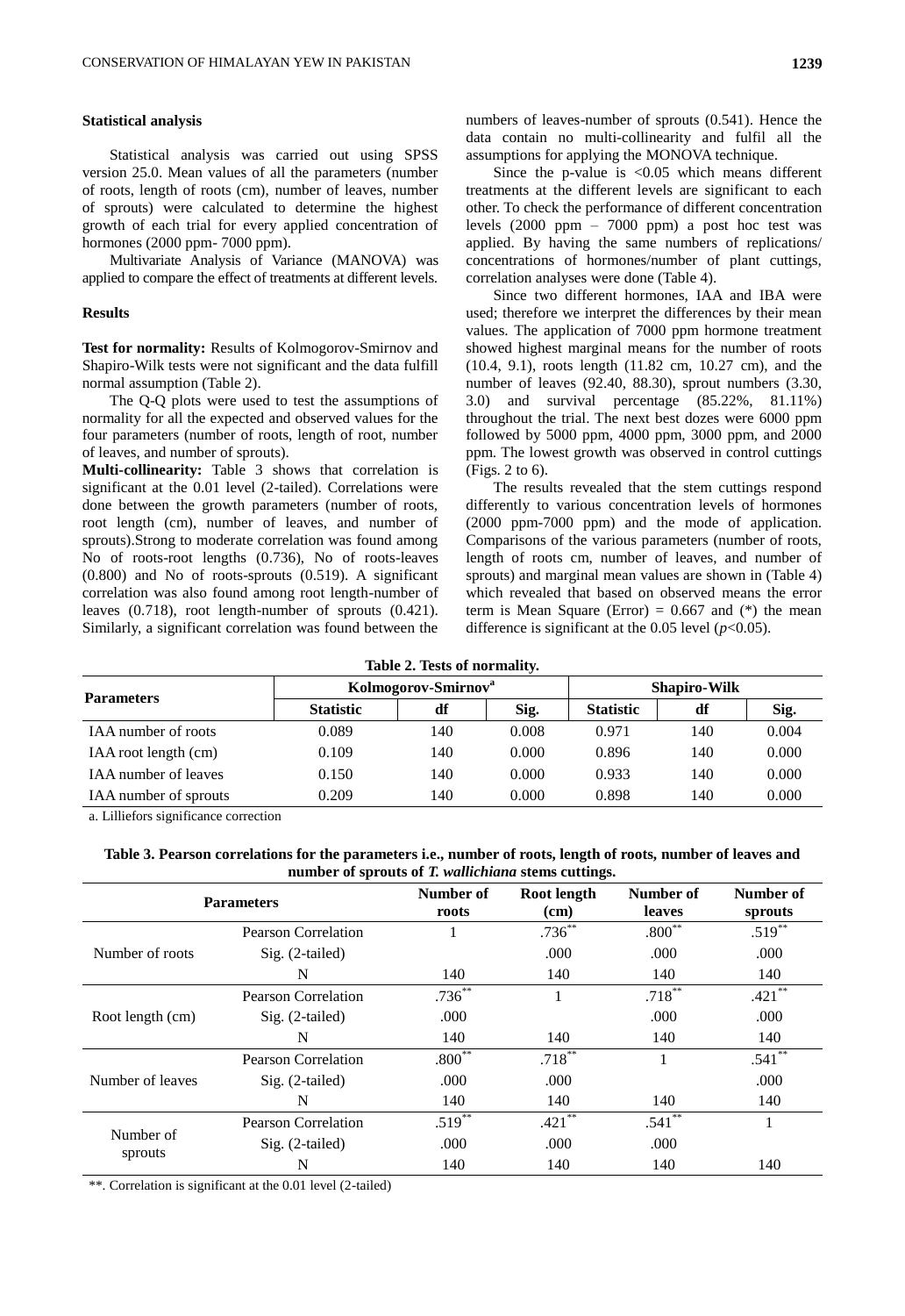

Fig. 2. Comparison of number of roots of *T. wallichiana* fresh stem cuttings by the application of various concentrations of hormones (IBA, IAA).



Fig. 4. Comparison of number of leaves of *T. wallichiana* fresh stem cuttings by the application of various concentrations of hormones (IBA, IAA).

### **Discussion**

This study indicateed that the application of IBA and IAA hormone treatments on the stem cuttings favorably enhance the growth and vegetative propagation of Himalayan yew. The IBA was found better rooting hormone in comparison to the Indole acetic acid (IAA) since more primary root formations were observed under the influence of IBA application. The least root formation and survival was observed in control stem cuttings with no application of hormone treatments.

The hormone treatments produce roots in fresh stem cuttings by stimulating secondary plant growth that results in the reserve food material mobilization to the root initiation site (Haissig 1974; Philips 1971). The auxins application also increases the rooting and quality of roots in various tree species (Hartman & Kester, 1983).

Previously, various studies reported successful rooting in juvenile shoot cuttings of *T. wallichiana* with different



Fig. 3. Comparison of length of roots (cm) of *T. wallichiana* fresh stem cuttings by the application of various concentrations of hormones (IBA, IAA).



Fig. 5. Comparison of sprouts of *T. wallichiana* fresh stem cuttings by the application of various concentrations of hormones (IBA, IAA).

hormone treatments from other temperate areas (Khali & Sharma, 2003; Mishra *et al*., 2000; Mitter & Sharma, 1999; Chandra & Verma, 1989; Dubey, 1997; Nandi, 1997).

Our study results are consistent with Nautiyal *et al*., (1991) who treated hormones on stem cutting of teak for roots induction and concluded that IBA is the favourable and best auxin. Likewise, the vital role of IBA application in the propagation of stem cuttings of *Taxus wallichiana* has been reported in various studies (Aslam *et al*., 2017; Nautiyal *et al*., 2004; Chandra & Verma, 1989; Gurumurti & Bhandari, 1988; Blazich, 1988; Pal, 1992; Singh & Chander, 2001; Mitter & Sharma, 1999; Nandi *et al*., 1996).

However, auxin application more than optimum concentration is toxic to the root regeneration (Chauhan & Reddy, 1974; Avanzato *et al*., 1998). In this study, highest concentration of 7000 ppm of both the auxins (IBA and IAA) was applied which showed favourable response to the growth of *T. wallichiana* cuttings.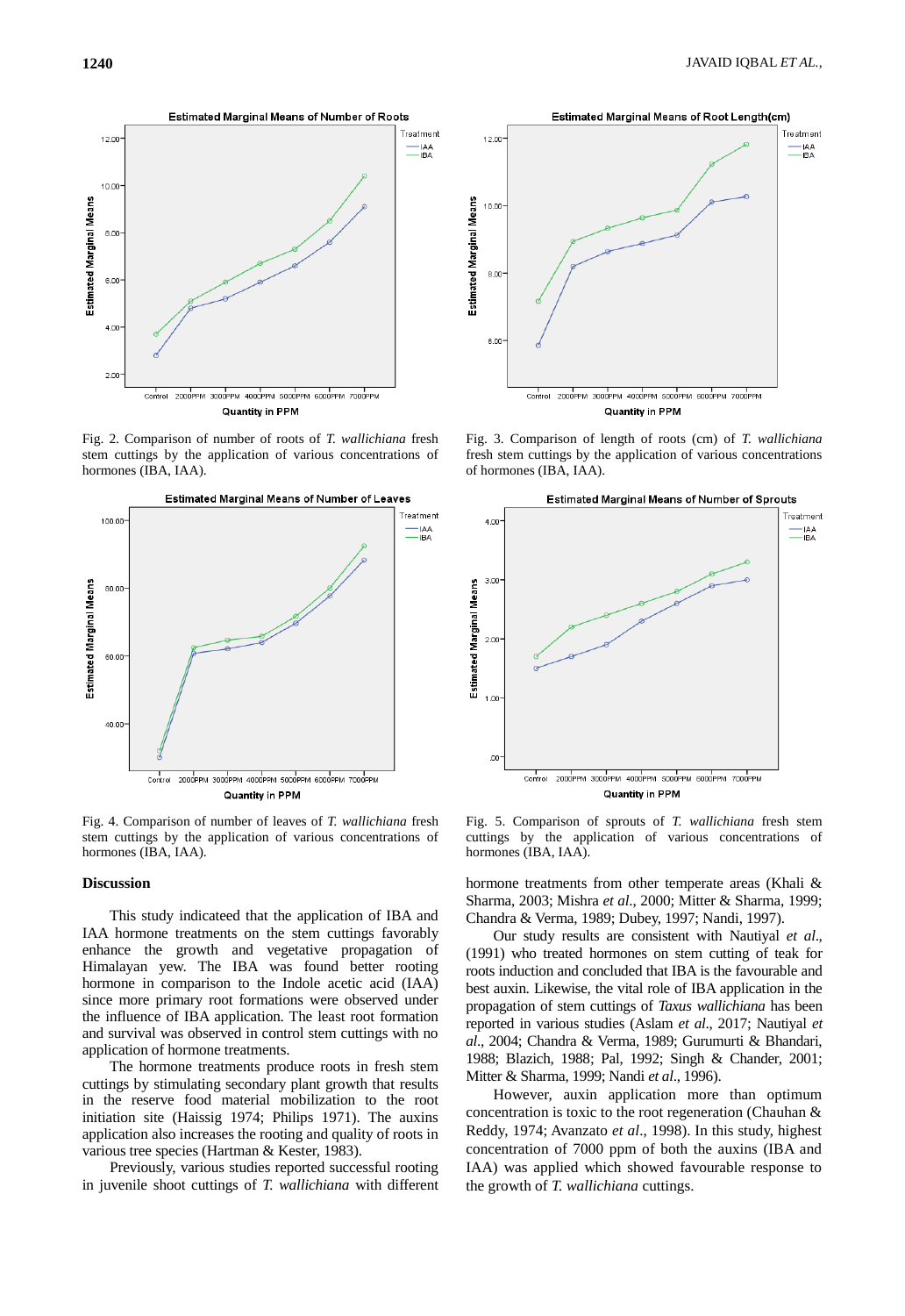

Fig. 6. Survival percentage of *T. wallichiana* cuttings by the application of various concentrations of hormones (IBA and IAA).

The differential response to changing concentrations of hormones for survivals of *T. wallichiana* was observed in the present study. The IBA application may have an indirect effect by increasing the translocation speed and the movement of sugar to the base of the cutting which results stimulate rooting (Haissig, 1974).

IBA application in the current study significantly increased the survival percentage (number of roots, length of roots, number of leaves, and number of sprouts). These results are consistent with the findings of Aslam & Rather (2008). The time duration for this study was kept 20 weeks after plantation of the stem cuttings since the effects of hormone treatments on the growth and induction of adventitious roots can be fully observed after 19 weeks. In general, it has been found that among the various auxins, IBA is more effective for root germination, showed maximum percentage of survival, rooting percentage, percentage of callusing roots per

cutting, and length of root per cutting (Chandra and Verma 1989; Aslam *et al*., 2007; Gurumurti & Bhandari, 1988; Singh & Chander, 2001; Blazich, 1988; Pal, 1992). Furthermore, Nasir *et al*., (2018) studied the application of 1000 ppm and 500 ppm of IBA on the *T. wallichiana* cuttings and observed that IBA 500 ppm has slightly less response than IBA 1000 ppm. The IBA 1000 ppm showed the best rooting response on shoot cuttings of *T. wallichiana* in the spring season with a rooting percentage (95%) compared to other treatments in other seasons. In our study, the best response was given by 7000 ppm in the case of both IBA and IAA. These results indicate that by increasing the concentration up to 7000 ppm the growth and propagation of *T. wallichiana* will increase.

By using IBA, with some other cultivar of yew Eccher (1987) reported that the hormone treatment is necessary for the successful conservation and propagation of *T. wallichiana*. Similarly, Koleva *et al*., (2017) reported best response for rooting with IBA followed by IAA and NAA in Sage, Rosemary, and Elderberry. Similarly, the treatments of auxins (IBA, IAA, and NAA) on the root development were studied in species like *Melissa officinalis* (Sevik & Guney, 2013), *Ficus Benjamina* (Topacoglu *et al*., 2016), and *Oryza sativa* (Chhun *et al*., 2003).

Auxins are involved in the formation of the root, cambial cell activation, and lateral bud inhibition. They have been found as naturally existing compounds that promote the formation of root. Similarly, synthetic auxins also stimulate the emergence of roots on stem cuttings. It is well established that both natural and artificial auxins are needed for the initiation of adventitious roots on stem cuttings. Initial cell division of roots is dependent on either endogenous or applied auxins (Gill *et al*., 2006).

Thus, our study suggests the utilization of auxins mainly IBA for regeneration of *T. wallichiana* under natural conditions. The results of our research will be beneficial for developing propagation protocol of *T. wallichiana* species especially for the most temperate climate of the Himalayan Region.

| <b>Effect</b>                                                            |                          | <b>Multivariate Tests<sup>a</sup></b> |                   |                      |          |       |  |  |
|--------------------------------------------------------------------------|--------------------------|---------------------------------------|-------------------|----------------------|----------|-------|--|--|
|                                                                          |                          | Value                                 | F                 | <b>Hypothesis df</b> | Error df | Sig.  |  |  |
| Intercept                                                                | Pillai's Trace           | 0.988                                 | $2574.650^b$      | 4.000                | 123.000  | 0.000 |  |  |
|                                                                          | Wilks' Lambda            | 0.012                                 | $2574.650^b$      | 4.000                | 123.000  | 0.000 |  |  |
|                                                                          | <b>Hotelling's Trace</b> | 83.728                                | $2574.650^b$      | 4.000                | 123.000  | 0.000 |  |  |
|                                                                          | Roy's Largest Root       | 83.728                                | $2574.650^b$      | 4.000                | 123.000  | 0.000 |  |  |
|                                                                          | Pillai's Trace           | 0.126                                 | $4.448^{b}$       | 4.000                | 123.000  | 0.002 |  |  |
|                                                                          | Wilks' Lambda            | 0.874                                 | $4.448^{b}$       | 4.000                | 123.000  | 0.002 |  |  |
| Harmons                                                                  | Hotelling's Trace        | 0.145                                 | $4.448^{b}$       | 4.000                | 123.000  | 0.002 |  |  |
|                                                                          | Roy's Largest Root       | 0.145                                 | $4.448^{b}$       | 4.000                | 123.000  | 0.002 |  |  |
|                                                                          | Pillai's Trace           | 1.082                                 | 7.785             | 24.000               | 504.000  | 0.000 |  |  |
| Concentration                                                            | Wilks' Lambda            | 0.109                                 | 15.905            | 24.000               | 430.306  | 0.000 |  |  |
|                                                                          | <b>Hotelling's Trace</b> | 6.468                                 | 32.742            | 24.000               | 486.000  | 0.000 |  |  |
|                                                                          | Roy's Largest Root       | 6.204                                 | $130.275^{\circ}$ | 6.000                | 126.000  | 0.000 |  |  |
|                                                                          | Pillai's Trace           | 0.025                                 | 0.130             | 24.000               | 504.000  | 1.000 |  |  |
| Harmons <sup>*</sup><br>concentration                                    | Wilks' Lambda            | 0.976                                 | 0.128             | 24.000               | 430.306  | 1.000 |  |  |
|                                                                          | Hotelling's Trace        | 0.025                                 | 0.126             | 24.000               | 486.000  | 1.000 |  |  |
|                                                                          | Roy's Largest Root       | 0.017                                 | $0.353^{\circ}$   | 6.000                | 126.000  | 0.907 |  |  |
| a. Design: Intercept + Harmons + Concentration + Harmons * Concentration |                          |                                       |                   |                      |          |       |  |  |

## **Table 4. Multivariate analysis of variance.**

b. Exact statistic

c. The statistic is an upper bound on F that yields a lower bound on the significance level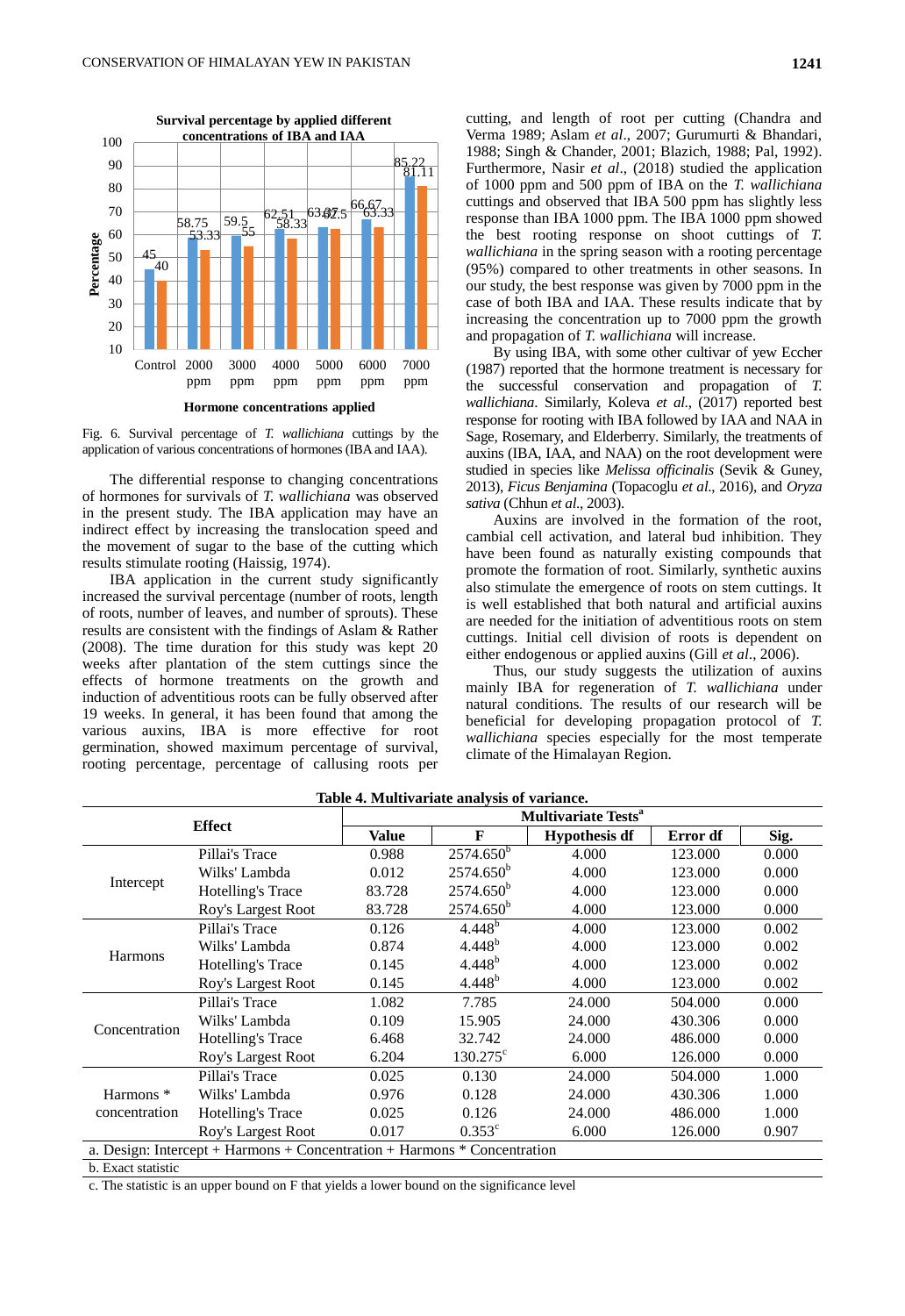This study was aimed to conserve and propagate the Himalayan yew (*T. wallichiana*) by finding out the best rooting hormone (IBA and IAA) with suitable concentration applied (2000ppm-7000ppm) for the regeneration of the fresh stem cuttings. The application of IBA and IAA hormone treatments on the stem cuttings favorably enhance the growth and vegetative propagation of Himalayan yew. The IBA was found better rooting hormone as compared to IAA for producing more primary roots and sprouts on the stem cuttings of Himalayan yew. The survival percentage of the stem cuttings increased with increasing concentrations of both hormones from 2000 ppm to 7000 ppm. Highest survival percentage of the stem cuttings was observed for IBA (85.22%) and IAA (81.11%) at the application of 7000 ppm concentration. However, lower survival percentage of 66.67 % (IBA) and 63.3% (IAA) was observed at 6000 ppm concentration followed by 5000ppm>4000ppm> 3000ppm>2000ppm. The lowest survival percentages were observed for the control stem cuttings in both trials. This study recommends the use of IBA hormone treatment (7000 ppm) for the propagation and regeneration of Himalayan yew from fresh stem cuttings of the tree.

#### **Acknowledgment**

The authors are thankful to the Pakistan Forest Institute (PFI) Peshawar; Directorate of Non-Timber Forest Produce, Forest Department, Peshawar; and Higher Education Commission Pakistan (HEC)) for positive contribution in the completion of this project.

#### **References**

- Anon. 1976. Wealth of India. Vol: X. Publications and information directorate, CSIR, New Delhi, 591 p.
- Aslam, M. and M.S. Rather. 2008. Macro-propagation of *Taxus baccata Linn*: a novel method for conserving a critically endangered medicinal plant. *Ind. For.,* 134(8): 1058-1066.
- Aslam, M., P.A. Raina, R.U. Rafiq, T.O. Siddiqi and Z.A. Reshi. 2017. Adventitious root formation in-branch cuttings of *Taxus wallichiana Zucc* (Himalayan yew): A clonal approach to conserve the scarce resource. *Curr. Bot*., 127-135.
- Aslam, M., S. Arshid, M.S. Rather, H.S. Salathia and C.M. Seth. 2007. Auxin induced rooting in *Taxus baccata Linn*. Stem cuttings. *Ind. J. Fores.*, 30: 221-6.
- Avanzato, D., G.A. Couvillon and F.A. Pokorny. 1998. The influence of P-ITB (phenyl indole-3-thiolobutyrate), an aryl ester of IBA, on the rooting of Redhaven'peach. In international symposium on vegetative propagation of woody species. 227: 197-201.
- Blazich, F.A. 1988. Chemicals and formulations used to promote adventitious rooting. Advances in plant sciences series (USA).
- Chandra, J.P. and S.D. Verma. 1989. Rootability of softwood cuttings of individual mother trees of Eucalyptus. In proceeding seminar on vegetative propagation, held at Coimbatore, India. Vol: 27.
- Chauhan, K.S. and T.S. Reddy. 1974. Effect of growth regulators and mist on rooting in stem cuttings of plum (*Prunus domestica L.). Ind. J. Hort.,* 31(3): 229-231.
- Chee, P.P. 1994. *In vitro* culture of zygotic embryos of Taxus species. *Hort. Sci*., 29: 695-697.
- Chhun, T., S. Taketa, S. Tsurumi and M. Ichii. 2003. The effects of auxin on lateral root initiation and root gravitropism in a lateral rootless mutant Lrt1 of rice (*Oryza sativa* L.). *Plant. Growth. Regul*., 39(2): 161-170.
- Dubey, K.P. 1997. Himalayan yew (*Taxus baccata*) conservation: A vegetative approach. *Ind. Fores.,* 123(12): 1150-1154.
- Eccher, T. 1987. Response of cuttings of 16 Taxus cultivars to rooting treatments. In international symposium on vegetative propagation of woody species. 227: 251-253.
- Fordham, A.J. and L.S. Spraker. 1977. Propagation manual of selected gymnosperms. *Arnoldia*, 37: 1-88.
- Gill, M.K., S.K. Chauhan and S.S. Gossal. 2006. Macro-and micro-propagation of Azadirachtaindica. *Ind. Fores*., 132(9): 1159-1166.
- Gurumurti, K. and H.C.S. Bhandari. 1988. Induction of rooting in cladode cuttings of *Casuarina equisetifolia*. *Curr. Sci.*, 57(17): 958-959.
- Haissig, B.E. 1974. Influences of auxins and auxin synergists on adventitious root primordium initiation and development. *N.Z.J. For. Sci*., 4(31): l-323.
- Haq, F. 2012. The critically endangered flora and fauna of District Battagram Pakistan. *Adv. Life Sci*., 2: 118-123.
- Hartman, H.T. and D.E. Kester. 1983. Plant Propagation: Principles and Practices. USAS: *Prentice Hall, Englewood Cliffs*. 662 p
- Hussain, A., I.A. Qarshi, H. Nazir, I. Ullah, M. Rashid and Z.K. Shinwari. 2013. In vitro callogenesis and organogenesis in *Taxus wallichiana* ZUCC, The Himalayan Yew. *Pak. J. Bot*., 45(5): 1755-1759.
- Iqbal, J., R. Meilan and B. Khan. 2020. Assessment of risk, extinction and threats to Himalayan yew in Pakistan. *Saudi J. Biol. Sci.*, 27(2): 762-767.
- Joshi, K. 2009. *Taxus wallichiana* (Himalayan Yew; Loth salla) in Nepal: Indigenous uses, conservation, and agenda for sustainable management. *Ethnobot. leafl.*, (12): 8.
- Khali, R.P. 2001. Ecological studies on *Taxus baccata* L. in relation to regeneration and conservation. Unpublished Ph. D. Thesis, FRI Deemed University, Dehra Dun.
- Khali, R.P. and A.K. Sharma, 2003. Effect of phytohormones on propagation of Himalayan Yew (*Taxus Baccata* L.) through stem cuttings. *Indian. Fores*., 129: 289-294.
- Koleva, G.L., F. Trajkova, L. Mihajlov and J. Troiciki. 2017. Influence of different auxins on rooting of rosemary, sage and elderberry. *Ann. Res. Rev. Biol.*, 12(5): 1-8.
- Lange, D. 2002. Medicinal and aromatic plants: trade, production, and management of botanical resources. In XXVI International horticultural congress. The future for medicinal and aromatic plants. 629: 177-197.
- Mishra, A., A. Singh, A.K. Kukreja and N.K. Patra. 2000. Adventitious root induction in stem cuttings of Taxus baccata Linn. For ex-situ cultivation. *J. Non-Wood Fores. Prod*., 12: 63-6.
- Mitter, H. and A. Sharma. 1999. Propagation of Taxus baccata Linn by stem cuttings. *Ind. For.,* 125(2): 159-162.
- Mulliken, T. and P. Crofton. 2008**.** Review of the status, harvest, trade and management of seven Asian CITES-listed medicinal and aromatic plant species. BfN-Skripten, Federal Agency for Natural Conservation, Bonn, Germany*.*
- Nandi, S.K., H.C. Rikhari, M. Nadeem and L.M.S. Palni. 1997. Clonal propagation of *Taxus baccata* L. a Himalayan asset under threat. *Physiol. Mol. Biol. Plants*, 3: 15-24.
- Nandi, S.K., L.M.S. Palni and H.C. Rikhari. 1996. Chemical induction of adventitious root formation in *Taxus Baccata* cuttings. *Plant. Growth. Regul*., 19: 11-122.
- Nasir, N., A.N. Kamili, D. Shah and M.Y. Zargar. 2018. Adventitious Rooting in shoot cuttings of *Taxus wallichiana* Zucc., an Endangered Medicinally Important Conifer of Kashmir Himalaya. *For. Res.,* 7-2*.*